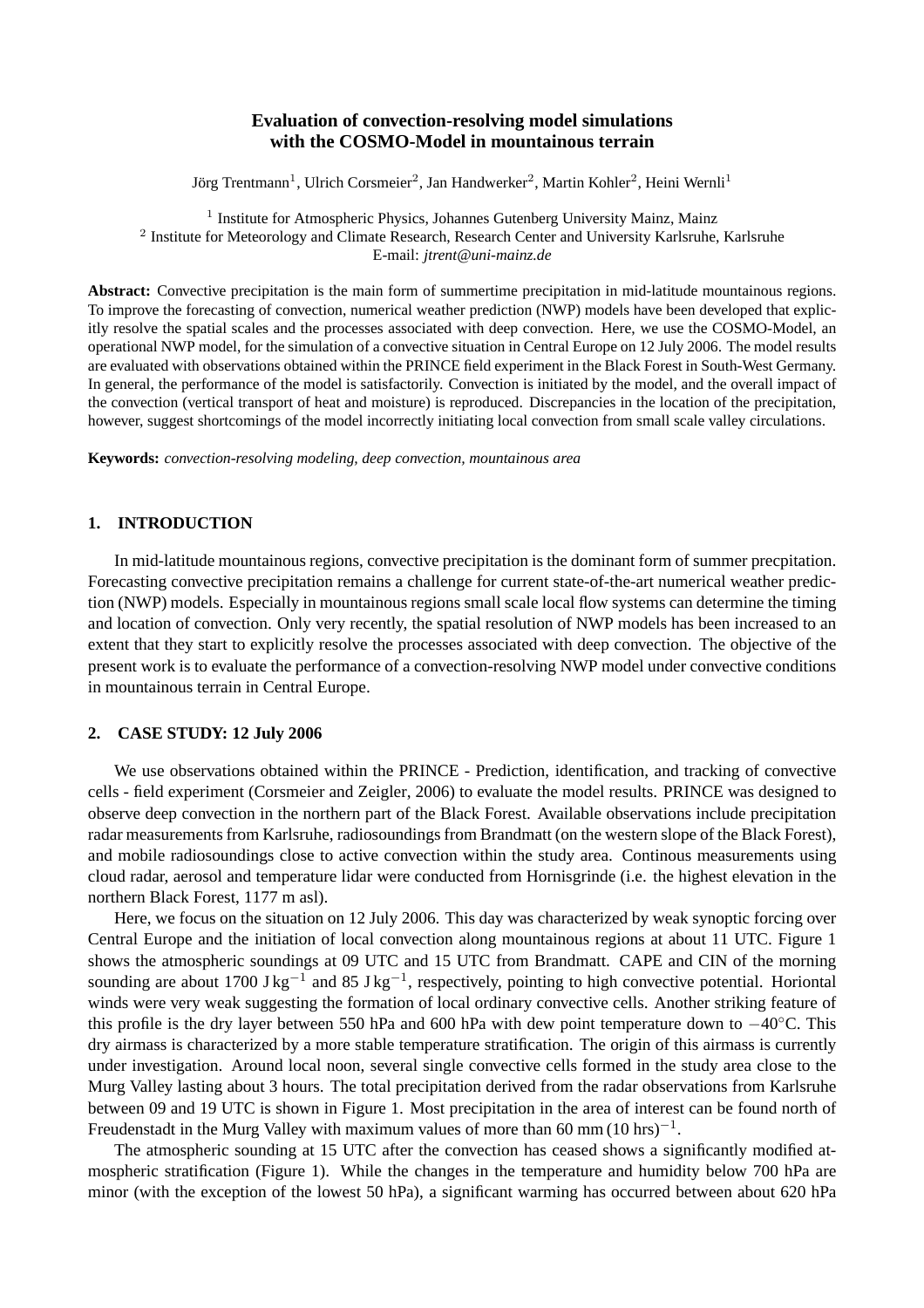

Figure 1: Left: Observed soundings from Brandmatt at 09 UTC (black line) and 15 UTC (red line) on 12 July 2006, right: Precipitation between 09 UTC and 19 UTC on 12 July 2006 derived from radar measurements from Karlsruhe.

and 520 hPa. Additionally, there is a significant warming of the upper troposphere above 400 hPa and a lifting of the cold point by about 17 hPa from 215 hPa to 198 hPa. CAPE and CIN of the afternoon profile are about 690 J kg<sup>-1</sup> and 25 J kg<sup>-1</sup>, respectively. Since horizontal winds were low throughout the troposphere, horizontal temperature and humidity advection was insignificant and we attribute the changes in the vertical temperature and humidity profiles to vertical transport of heat and moisture by the local convection.

#### **3. MODEL DESCRIPTION**

The model developed by the Consortium for Small-Scale Modelling (Steppeler et al. (2003), Schättler et al. (2005), formerly known as the Local Model, LM) is used in the present work. The non-hydrostatic COSMO-model is used for operational NWP at several European weather services, including the German Weather Service, DWD. It has recently been extended for convection-resolving simulations and will be used for operational high-resolution short range forecasting at DWD starting in spring 2007 (Baldauf et al., 2006).

Here, we are using a similar model setup as is used at DWD for NWP. The horizontal grid spacing is  $0.025^{\circ}$  $(\approx 2.8 \text{ km})$  using 371×351 horizontal grid points, the lowest vertical layer of the 50 terrain-following layers is located 10 m above the local topography. No parameterization of deep convection is employed. The solution of the dynamical equations is based on the Runge-Kutta Scheme using a timestep of 30 sec. Transport of the humidity variables is based on the forth-order Bott-Scheme. Microphysical processes were calculated using the recently developed Graupel-Scheme, shallow convection was parameterized using a modified Tiedke-Scheme. Vertical turbulent diffusion is calculated using a prognostic scheme based on the turbulent kinetic energy (TKE), horizonal turbulent diffusion is not considered. For the initial and the boundary conditions hourly data from the operational COSMO-LME analysis from DWD at a horizontal resolution of 0.0625◦ are used. The simulations presented here started at 07 UTC on 12 July 2006.

## **4. EVALUATION OF MODEL RESULTS**

In the following, a first evaluation of the model simulations with the available observations is presented. Here, we focus on the radiosoundings from Brandmatt and the radar observations from Karlsruhe. A more comprehensive model evaluation will be presented at the conference. Model results for this case from several model simulations including the MM5 and the WRF model can be found in Trentmann et al. (2007).

In Figure 2 the simulated vertical profiles from Brandmatt at 09 UTC, i.e., before the convective activity,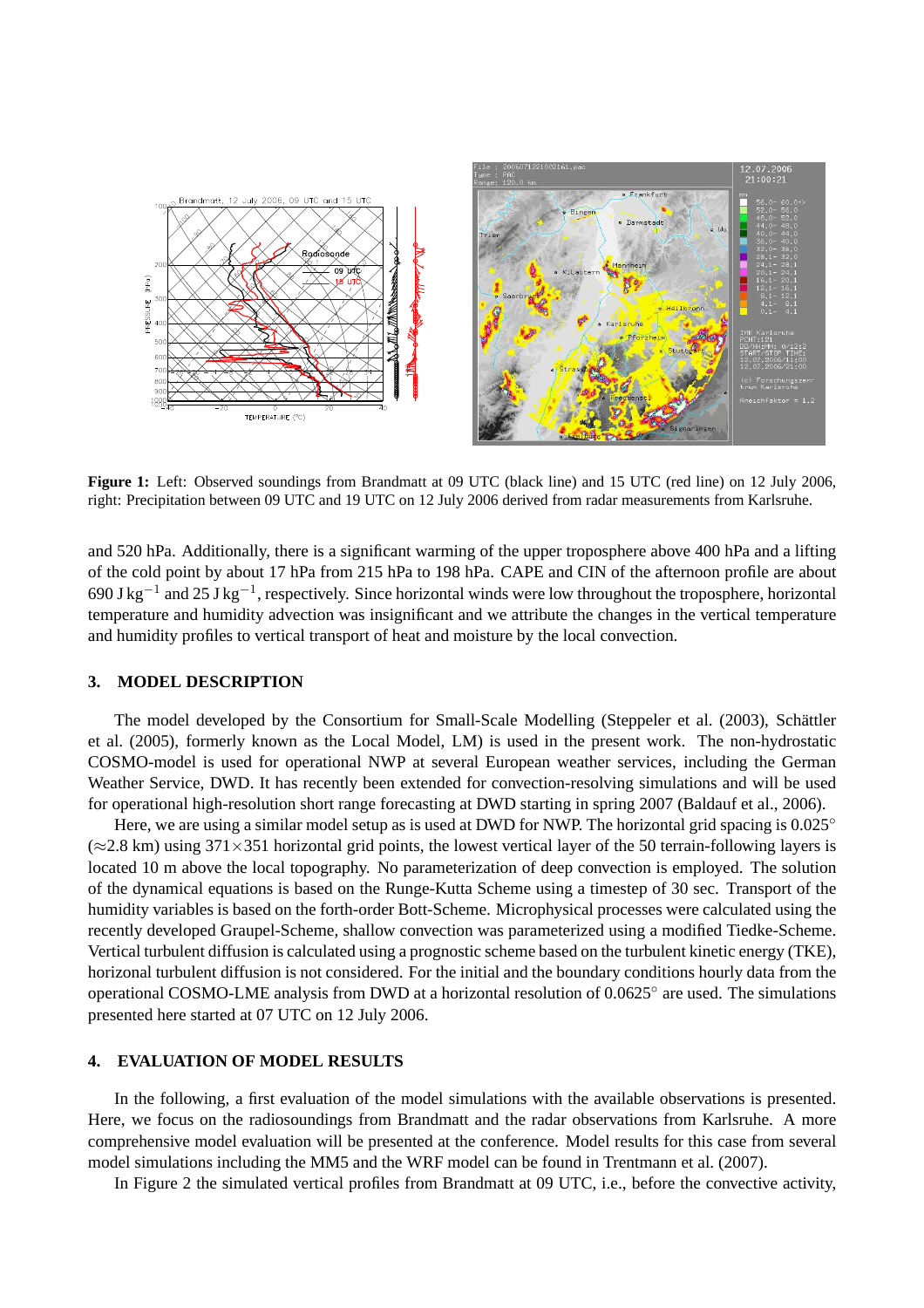

**Figure 2:** Observed (black) and simulated (red) atmospheric profiles on 12 July 2006, 09 UTC, from Brandmatt before the convective activity. Left: Temperature, dew point, wind, right: potential temperature (solid) and specific humidity (dashed) in the lowerest 4 km.

are compared with the observations. In general, the atmospheric stratification is well captured by the model, resulting in comparable value for CAPE (1950 J kg<sup>-1</sup> compared to 1700 J kg<sup>-1</sup> based on the sounding) and CIN (61 J kg<sup>-1</sup> compared to 85 J kg<sup>-1</sup>). The layer of dry air can be found also in the model simulation at about 550 hPa. Above 500 hPa the humidity is significantly underestimated in the model simulation. This can be attributed to the initial conditions.

The right panel in Figure 2 compares the simulated and the observed profiles in the lowest atmospheric layers. The observations show a well-developed mixed layer between about 1.2 km and 2.5 km with a potential temperature between 303.5 K and 305 K and a specific humidity between 8 g kg<sup>-1</sup> and 10.5 g kg<sup>-1</sup>. Above 2.5 km, the potential temperature increases and the specific humidity decreases substantially. Below 1.2 km, the potential temperature decreases to 301 K at the surface and the specific humidity increases to 13  $g\ kg^{-1}$ . The model results feature similar characteristics. The lowest model layers are substantially colder and wetter than the well-mixed layer between 0.7 km and 2.4 km. Compared to the observations, however, potential temperature in the well-mixed layer is about 2 K too cold, while the specific humidity compares rather well.

Figure 3 shows the simulated precipitation between 09 UTC and 19 UTC. Significant precipitation is predicted in the area of interest with a maximum of 32 mm within 10 hours. The simulated precipitation occurs mainly in three regions: a) the Rhine valley, b) the Black Forest, in particular the Kinzig Valley, and c) the Swabian Alb in the south-easterly part of the figure. This distribution can be compared to the radar observations presented in Figure 1. Note that the spatial domain of the measurements extends further north than shown in Figure 3 from the model simulation. Within the overlapping region, the location of the precipitation is reasonably well reproduced by the model. Especially the precipitation along the Swabian Alb is well located, although the accurancy of the radar observations is reduced at the edge of the scan region. The main precipitation area in the northern part of the Black Forest is predicted slightly too far south. In the observations, most precipitation occurs north of Freundenstadt, mainly in the Murg Valley. The simulation depicts most precipitation south of Freudenstadt in the Kinzig Valley. This points to model deficiencies associated with the initiation of convection from small scale valley circulations. Further details of the processes leading to convection in the model simulations will be presented at the conference.

Also shown in Figure 3 is the impact of the convective activity on the atmospheric stratification in the model simulation. Comparable to the observations shown in Figure 1, the simulated deep convection leads to a warming in the middle (between 680 hPa and 580 hPa) and the upper (between 380 hPa and 220 hPa)